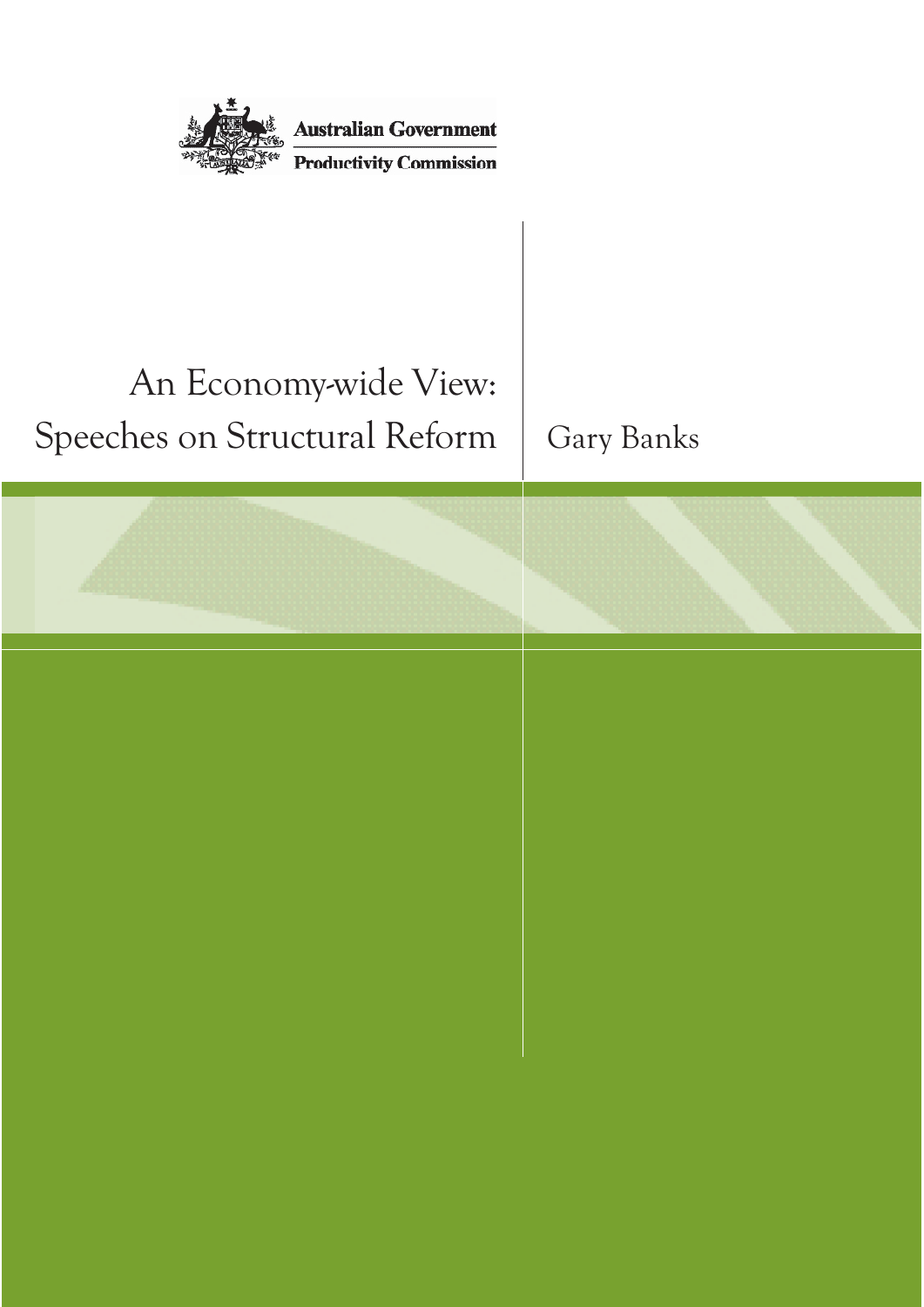### © COMMONWEALTH OF AUSTRALIA 2010

#### **ISBN 978-1-74037-289-3**

This work is copyright. Apart from any use as permitted under the *Copyright Act 1968*, the work may be reproduced in whole or in part for study or training purposes, subject to the inclusion of an acknowledgment of the source. Reproduction for commercial use or sale requires prior written permission from the Commonwealth. Requests and inquiries concerning reproduction and rights should be addressed to the Commonwealth Copyright Administration, Attorney-General's Department, 3-5 National Circuit, Canberra ACT 2600 or posted at www.ag.gov.au/cca.

*This publication is also available in PDF format from the Productivity Commission website at www.pc.gov.au. If you require part or all of this publication in a different format, please contact Media and Publications (see below).* 

#### **Publications Inquiries:**

Media and Publications Productivity Commission Locked Bag 2 Collins Street East Melbourne VIC 8003

Tel: (03) 9653 2244<br>Fax: (03) 9653 2303  $(03)$  9653 2303 Email: maps@pc.gov.au

#### **An appropriate citation for this paper is:**

Banks, G. 2010, *An Economy-wide View: Speeches on Structural Reform*, Productivity Commission, Melbourne.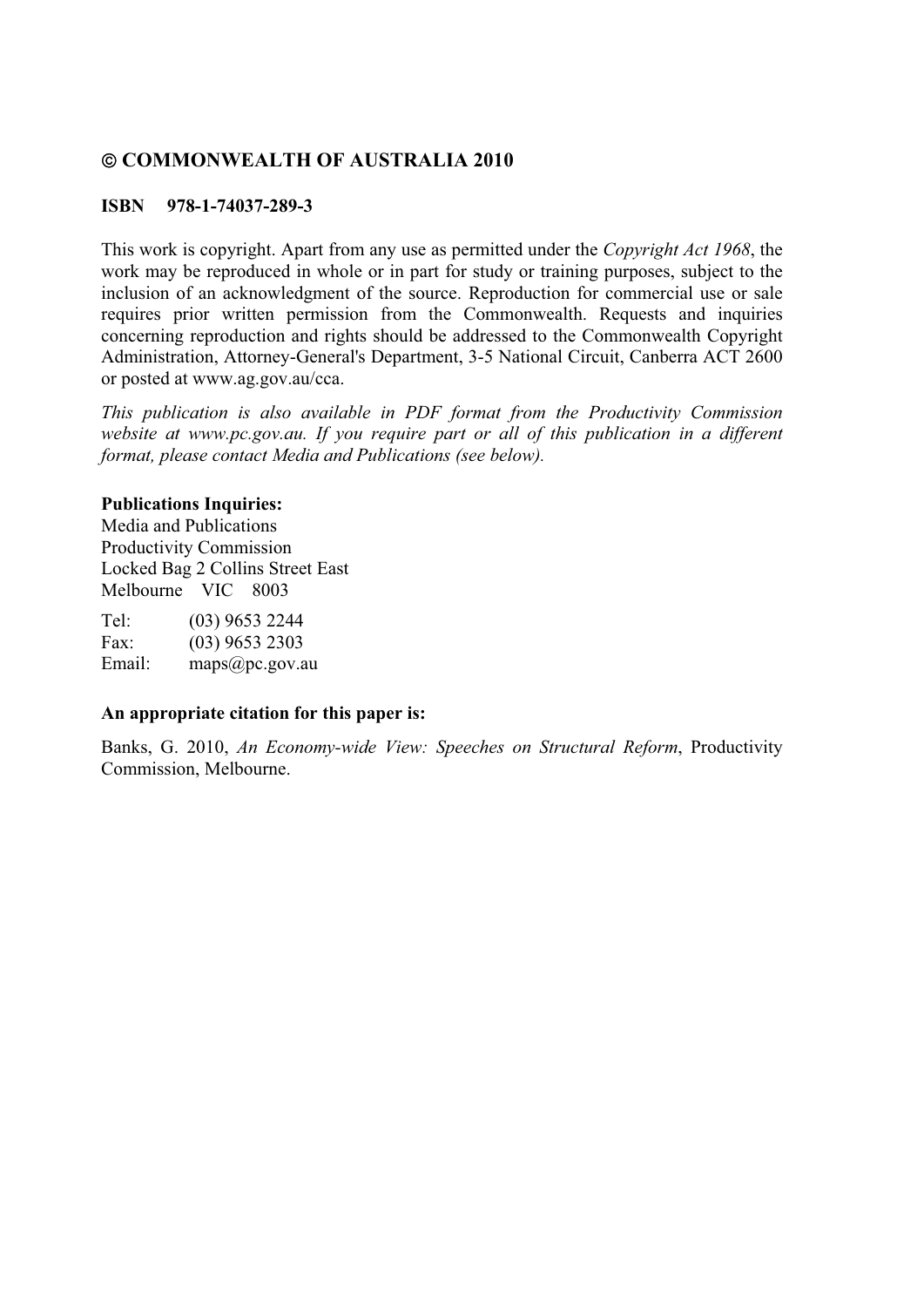## Preface

Public speech-making is part and parcel of the role of the Chairman of the Productivity Commission, as it was for the Commission's predecessors. Such speeches provide an additional medium through which the findings and policy messages in the Commission's diverse reports can be distilled, discussed and made accessible to wider audiences.

The speeches in this volume were delivered over the past dozen years in a variety of settings. They were selected for inclusion here according to the significance and contemporary relevance of the issues they address, as reflected in continuing requests for them on the Commission's website. Most of the speeches are edited and abbreviated versions of those of approximately the same title that are listed on the website. They come closer to the 'spoken' versions and should be quicker to read than the longer and more detailed papers.

It goes without saying that the speeches, and the papers themselves, draw extensively on the Commission's publications. It also goes without saying that they are not all my own work. Many of them benefitted from the research input of colleagues, and all from their critical feedback. Importantly, for nearly half of them I had 'silent partners', who made substantial written contributions to the text; and the names of these colleagues appear in relevant places within the volume.

I am grateful to everyone who assisted me, either directly or indirectly, in preparing these and other speeches. Often this assistance came in response to requests made at short notice, but it has always been granted readily and expertly. More broadly, I would like to pay special tribute to two former staff members, Graham Blinman and Norm Gingell, who provided invaluable support to me and to those who preceded me in this role over many years. In relation specifically to this volume, I am particularly grateful to Margaret Mead, who ably managed the project and edited all the speeches, and to Tanya Frech, who assisted her. Ultimately, of course, responsibility for the views as expressed remains mine.

Gary Banks AO Chairman

March 2010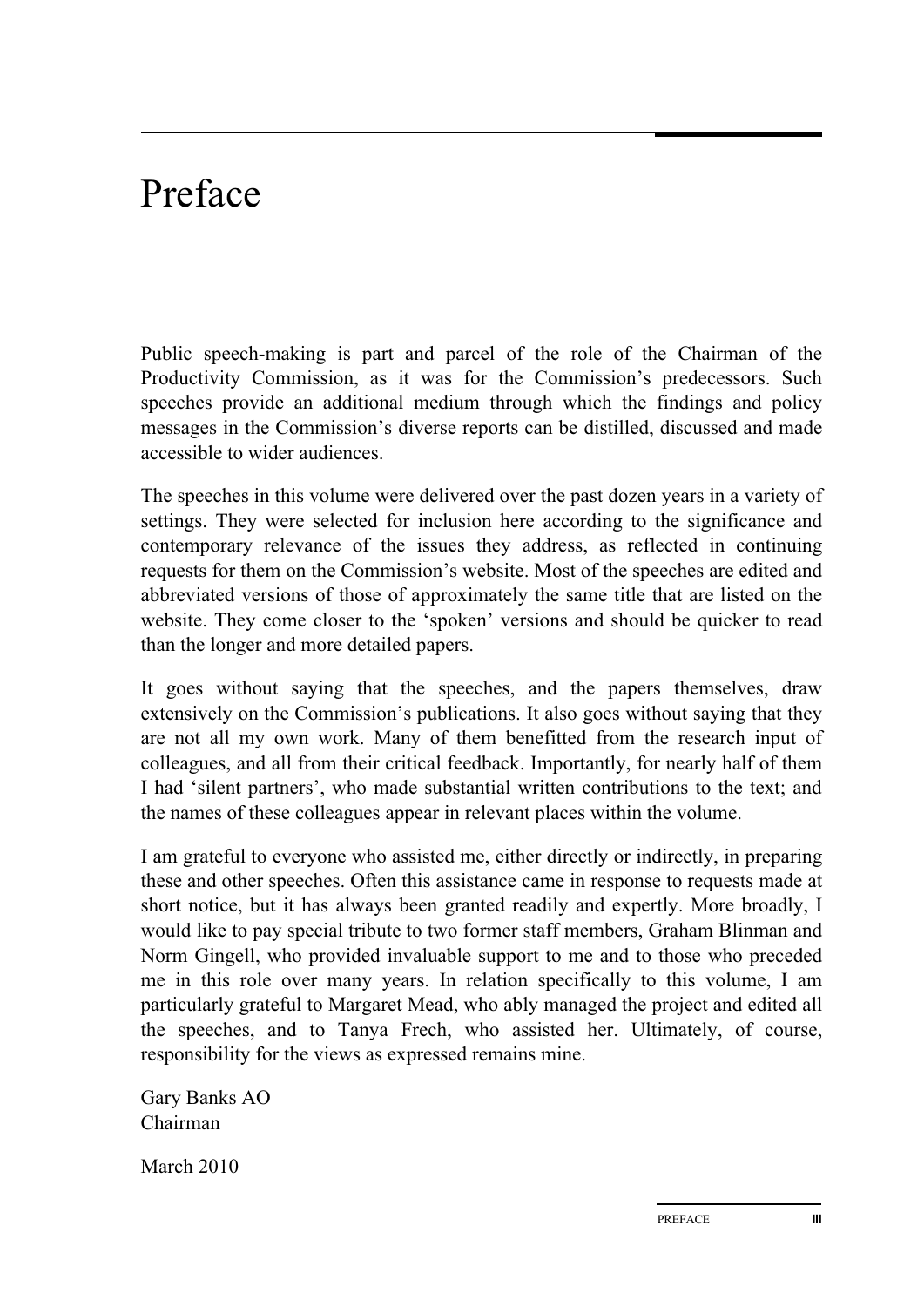

Gary Banks addressing staff and guests at an event for the Productivity Commission's 10th anniversary, 16 April 2008.

### Gary Banks AO

Gary Banks has been Chairman of the Productivity Commission since its inception in 1998. He has worked for all three of the Commission's predecessors — the Tariff Board, Industries Assistance Commission and Industry Commission. He also spent nearly a decade working overseas with the GATT Secretariat in Geneva, and at the Trade Policy Research Centre, London. In the late 1980s, he was a consultant with the Centre for International Economics in Canberra. Since his first appointment as a Commissioner in March 1990, Gary Banks has headed two dozen public inquiries. He also chairs the Government Services Review process under the Council of Australian Governments. He headed the Australian Government's Regulation Taskforce in 2006 and was a member of the 1998 Review of Higher Education. He is on advisory boards at three universities, and is an occasional lecturer at the Melbourne Business School. Gary Banks was made an Officer of the Order of Australia in 2007, for 'services to the development of public policy'.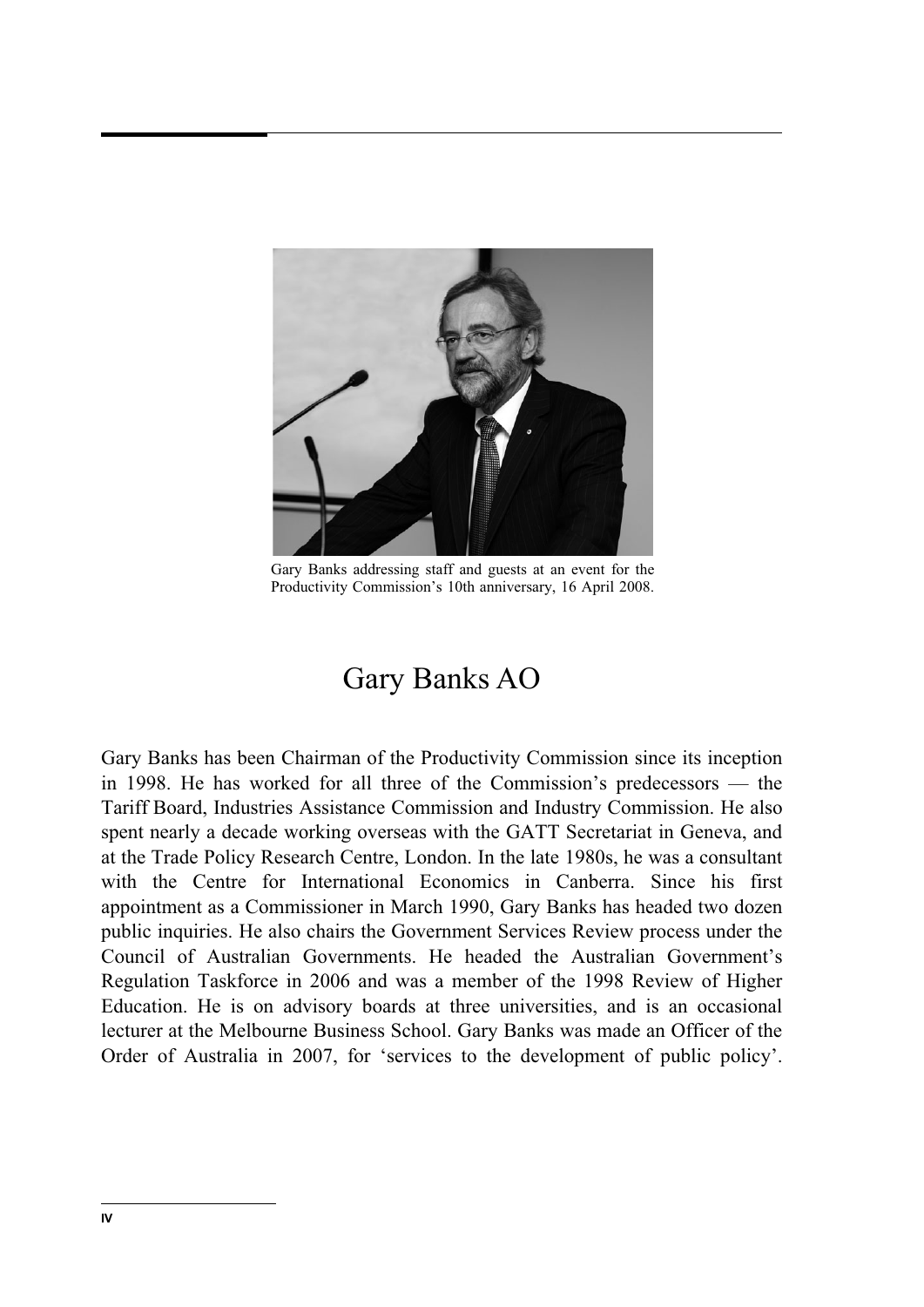# Foreword

The Productivity Commission is a remarkable achievement of Australian governance — an institution whose sole purpose is to promote public policy excellence. As Chairman of the Productivity Commission since its 1998 inception, Gary Banks has championed its intellectual integrity and promoted its policy principles. He occupies an unusual place in public administration since the Commission has no client group, no natural constituency and no easy dividends for the political class.

Its strength lies in its ideas, its analysis and its advancement of the public interest. It needs to be independent but not remote, rigorous but not ideological, constructive but not accommodating. The Commission exists, ultimately, to serve the interests of the Australian people and that defines its value for any intelligent national government. The Productivity Commission and its predecessor organisations, from the Tariff Board to the Industry Commission, have been pivotal to the dynamic and turbulent story of Australia's embrace of economic reforms, structural change and improved public policy over recent decades. This has made Australia not just a more prosperous country but a country with an ongoing commitment to shared prosperity.

This volume of speeches by Gary Banks offers an accessible insight not just into Gary's thinking but the collective wisdom of the organisation that he has headed. The moral for the general reader is that quality political decisions depend upon a quality debate. These speeches highlight some guiding principles of the Commission — that trade liberalisation and competition enhance overall living standards, that special deals for vested interests impose costs upon the public, that new regulations should deliver benefits greater than the costs they impose. But the speeches also reveal the far more expansive reach of the Commission and its Chairman into new areas of social and environmental policy.

A phenomenon largely of the last decade, this expansion has taken the Commission into water markets, energy efficiency, waste management, paid maternity leave, the implications of population ageing, the gambling industry, infrastructure regulation and pricing, health policy and costs and the assessment of approaches to tackle Indigenous disadvantage. This recognises that in the contemporary world economic, social and environment policy need to be integrated.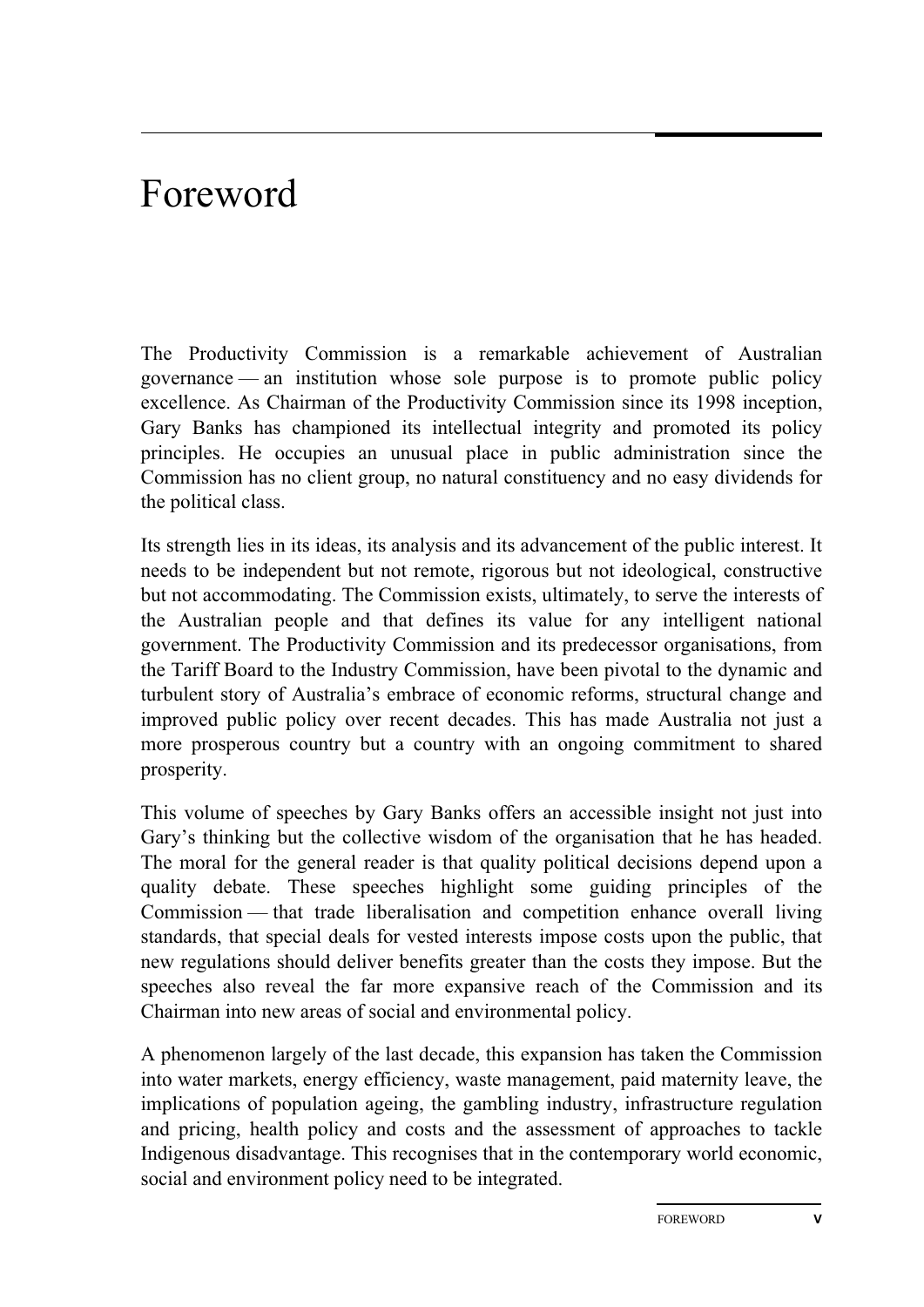Inherent in this book of speeches by Gary Banks is a statement about Australian democracy — that transparency about the impact of government decisions is an essential ingredient for a genuine democracy. Transparency lights the trek to better policy. In politics today there are many voices, interests and lobbyists bidding in public and in private for their own special causes, but there are few who speak with authenticity for the general interest. That is a responsibility of the Productivity Commission and its Chairman.

This book testifies to a unique Australian institution, its active Chairman and the renewal of a tradition in our governance that is more important than ever.

Paul Kelly

Editor-at-Large *The Australian*

March 2010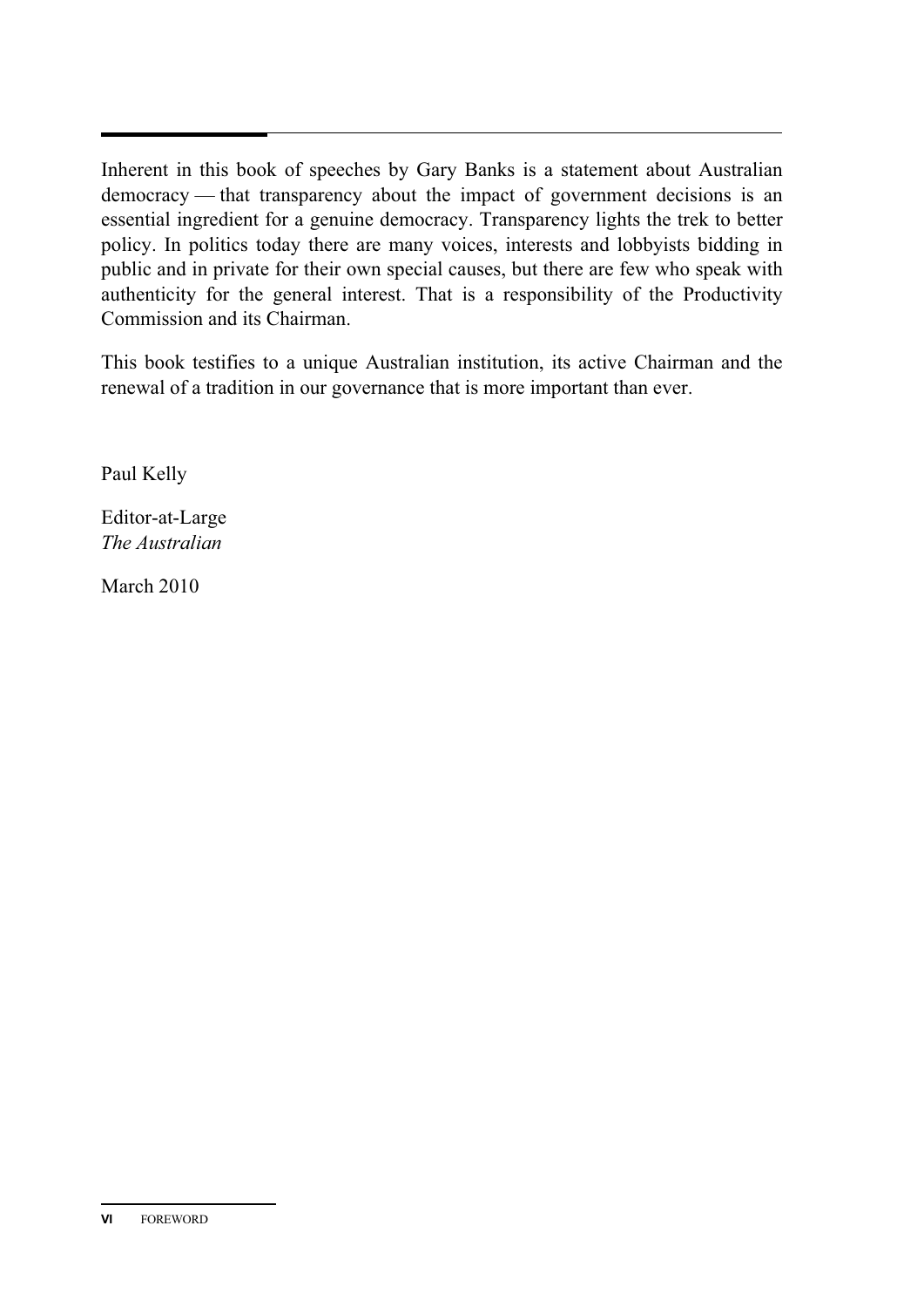# Contents

|  | <b>PART 1 Structural reform: past achievements, future challenges</b>               | $\mathbf{1}$   |
|--|-------------------------------------------------------------------------------------|----------------|
|  | Structural reform Australian-style: lessons for others?                             | $\overline{3}$ |
|  | Gaining from trade liberalisation: reflections on Australia's<br>experience         | 21             |
|  | Australia's economic 'miracle'                                                      | 35             |
|  | Industry policy for a productive Australia                                          | 45             |
|  | Riding the third wave: some challenges in national reform                           | 59             |
|  | Back to the future: restoring Australia's productivity growth                       | 77             |
|  | <b>PART 2 Regulation and competition as drivers of performance</b>                  | 91             |
|  | The good, the bad and the ugly: economic perspectives on<br>regulation in Australia | 93             |
|  | Reducing the regulatory burden: the way forward                                     | 105            |
|  | Regulation for Australia's federation in the 21 <sup>st</sup> century               | 111            |
|  | The 'baby and the bath water': avoiding mishaps in regulating<br>infrastructure     | 125            |
|  | Competition and the public interest                                                 | 137            |
|  | Competition is the best price regulator                                             | 151            |
|  | Inter-state bidding wars: calling a truce                                           | 163            |
|  | <b>PART 3 Social policy: some key reform issues</b>                                 | 179            |
|  | Health costs and policy in an ageing Australia                                      | 181            |
|  | Reviewing the service performance of Australian governments                         | 195            |
|  | Indigenous disadvantage: assessing policy impacts                                   | 203            |
|  | Strong Indigenous organisations show the way                                        | 219            |
|  | Human capital, the universities and microeconomic reform                            | 223            |
|  | The Productivity Commission's gambling inquiry: three years on                      | 231            |

CONTENTS **VII**